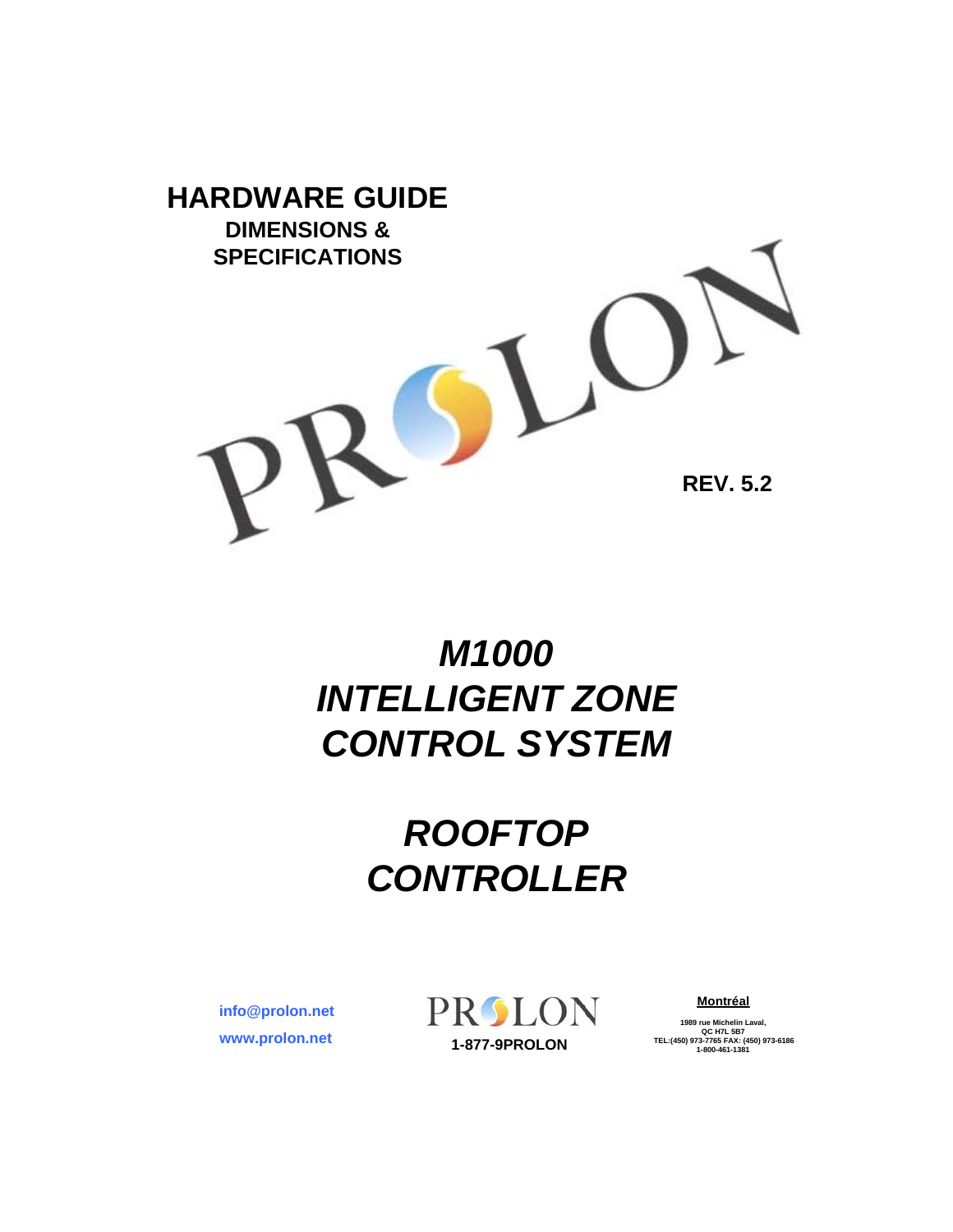

www.prolon.net

# **Table of Contents**

info@prolon.net

www.prolon.net



#### **Montréal**

1989 rue Michelin Laval, 1909 THE MICHIGAT CAN CONTRA STREE:<br>CC H7L 5B7<br>TEL:(450) 973-7765 FAX: (450) 973-6186<br>1-800-461-1381  $\overline{2}$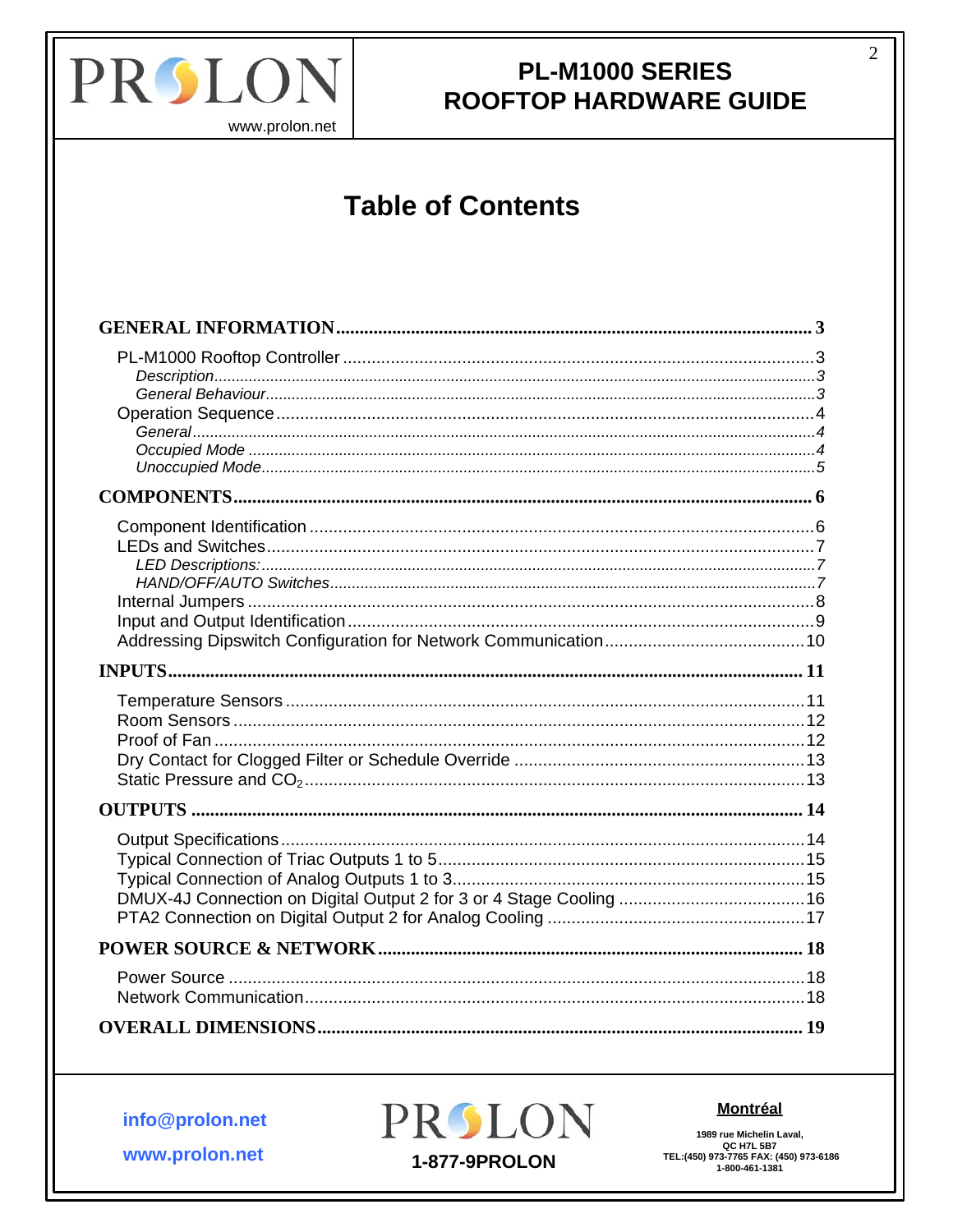<span id="page-2-0"></span>

www.prolon.net

# **GENERAL INFORMATION**

## **PL-M1000 Rooftop Controller**

**Description** 

The ProLon PL-M1000 Rooftop controller is a microprocessor-based controller designed to operate rooftops or other mechanical HVAC systems. It uses PI (Proportional-Integral) control loops and acts as a master when used on a network with PL-VC1000 zone controllers.



### General Behaviour

Although fully configurable, the ProLon M1000 Rooftop controller uses pre-established control sequences or ''profiles'' to operate specific HVAC equipment with dedicated output functions. These can be fully optimized to obtain the best results for each type of system. Numerous parameters enable the modification or fine tuning of the fan, the cooling outputs, the action of the heating outputs (On-or-Off / pulsed / modulating), the bypass and outside air dampers, the  $CO<sub>2</sub>$  levels, the proportional bands, integration times, differentials, operational ranges, setpoints and a whole range of limits and safeguards. The various programming options also allow the user to modify the schedule, unoccupied mode settings, morning warm-up and supply air pre-heating sequences as well as the network demand control strategy best suited for the building space it is controlling. All these parameters can be accessed by using the ProLon Focus software or with the ProLon handheld digital interface (PL-HNI).

**info@prolon.net**

**www.prolon.net**



#### **Montréal**

**1989 rue Michelin Laval, QC H7L 5B7**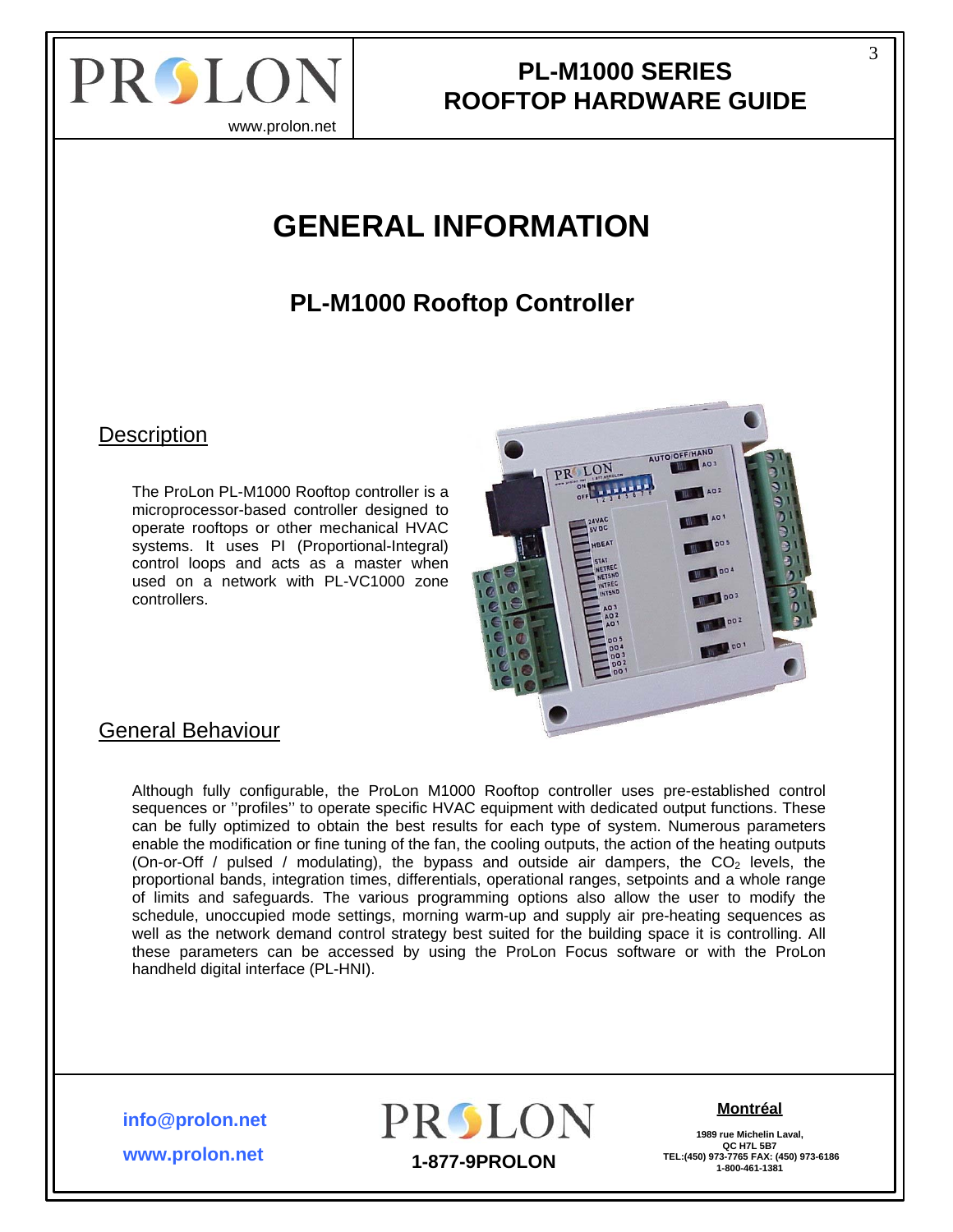<span id="page-3-0"></span>

4

www.prolon.net

## **Operation Sequence**

### General

The ProLon M1000 Rooftop controller receives readings from five different temperature sensors: outside air, return air, supply air, mixed air and zone air. In addition to the temperature sensors, it also has inputs for the static pressure,  $CO<sub>2</sub>$  levels and proof of fan. It operates on a configurable schedule using an internal real time clock. Also, as a Master device, it receives data from the zone controllers sent over the network bus. The controller then analyzes all the data and demands sent by the zones and commands the appropriate outputs to respond accordingly, within parameters set by the temperature sensors and other safety limits. The Master sends back information on its network such as supply air temperature, occupancy status and other relevant data for the zone controllers to use.

### Occupied Mode

The controller operates the fan continuously. When there is a cooling demand from the zones, the Rooftop controller will activate the cooling outputs as long as all temperature limits, delays and other related parameters are respected. Once the demand is satisfied, the outputs are deactivated within the prescribed minimum on/off time delays.

When there is a heating demand from the zones, the Rooftop controller will activate the heating outputs as long as all temperature limits, delays and other related parameters are respected. Once the demand is satisfied, the outputs are deactivated within the prescribed minimum on/off time delays.

When the  $CO<sub>2</sub>$  levels become too high, the Rooftop controller will open the outside air damper as long as all temperature limits, delays and other related parameters are respected. Once the  $CO<sub>2</sub>$ levels return to normal, the outside air damper returns to its previous position.

When there is no cooling or heating demand from the zones, only the fan operates. If the heating equipment permits, a supply air pre-heating sequence may be enabled. This allows cold mixed air to be heated to a more comfortable level for subsequent use by the zones for ventilation.

**info@prolon.net**



#### **Montréal**

**1989 rue Michelin Laval,** QC H7L 5B7<br>TEL:(450) 973-7765 FAX: (450) 973-6186

**www.prolon.net**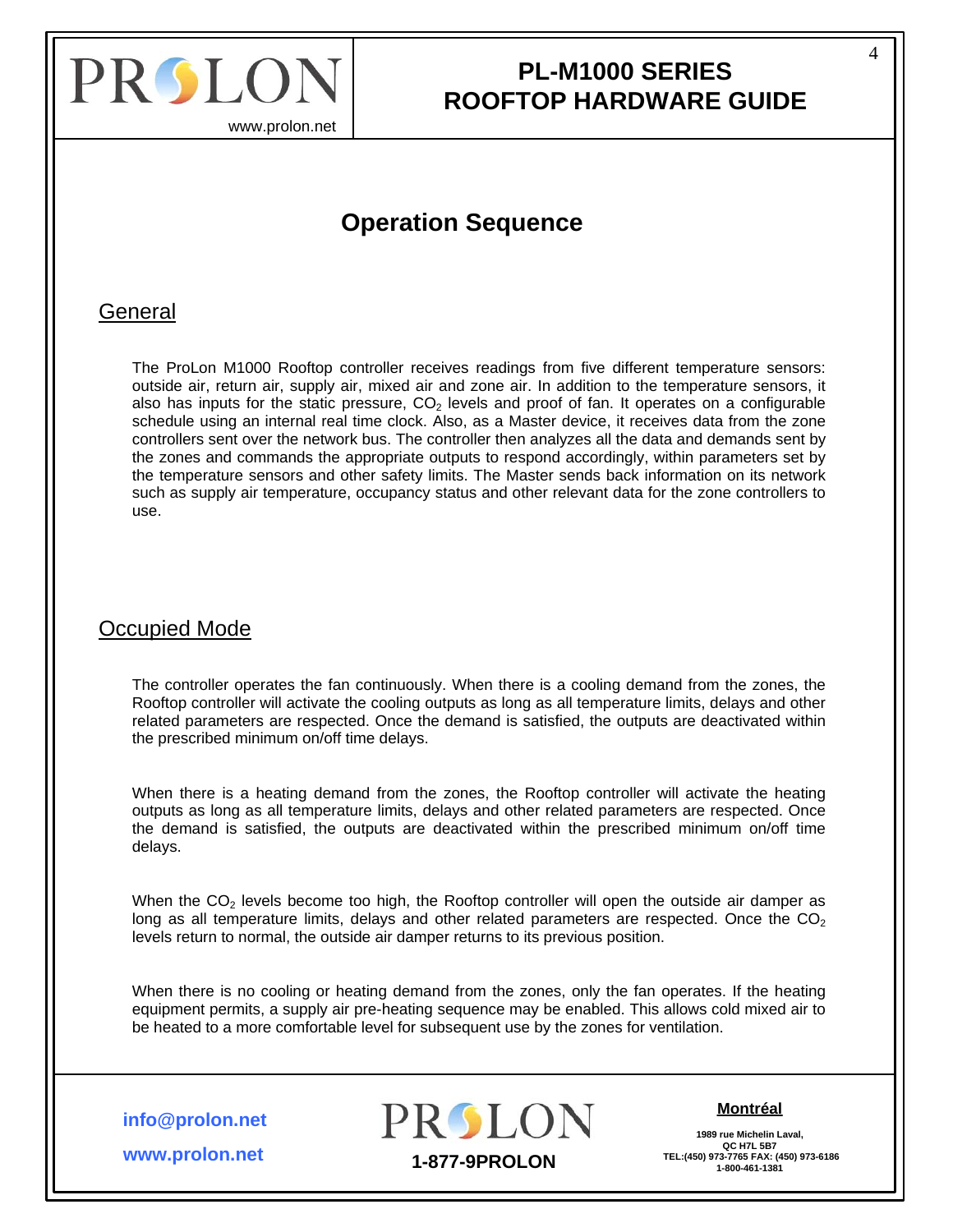<span id="page-4-0"></span>

## **PL-M1000 SERIES ROOFTOP HARDWARE GUIDE**

### Unoccupied Mode

The fan can be configured to operate in intermittent mode. When there is a cooling or heating demand from any single zone, the Rooftop controller will activate the fan and the necessary cooling or heating outputs as long as all temperature limits, delays and other related parameter are respected. Once the demand is satisfied, the fan and any cooling/heating outputs are deactivated within the min. on/off time delays set.

During the unoccupied period, the Rooftop controller is driven by the highest demand on the network and will operate the fan and relevant outputs accordingly.

**info@prolon.net**

**www.prolon.net**



**Montréal**

**1989 rue Michelin Laval, QC H7L 5B7**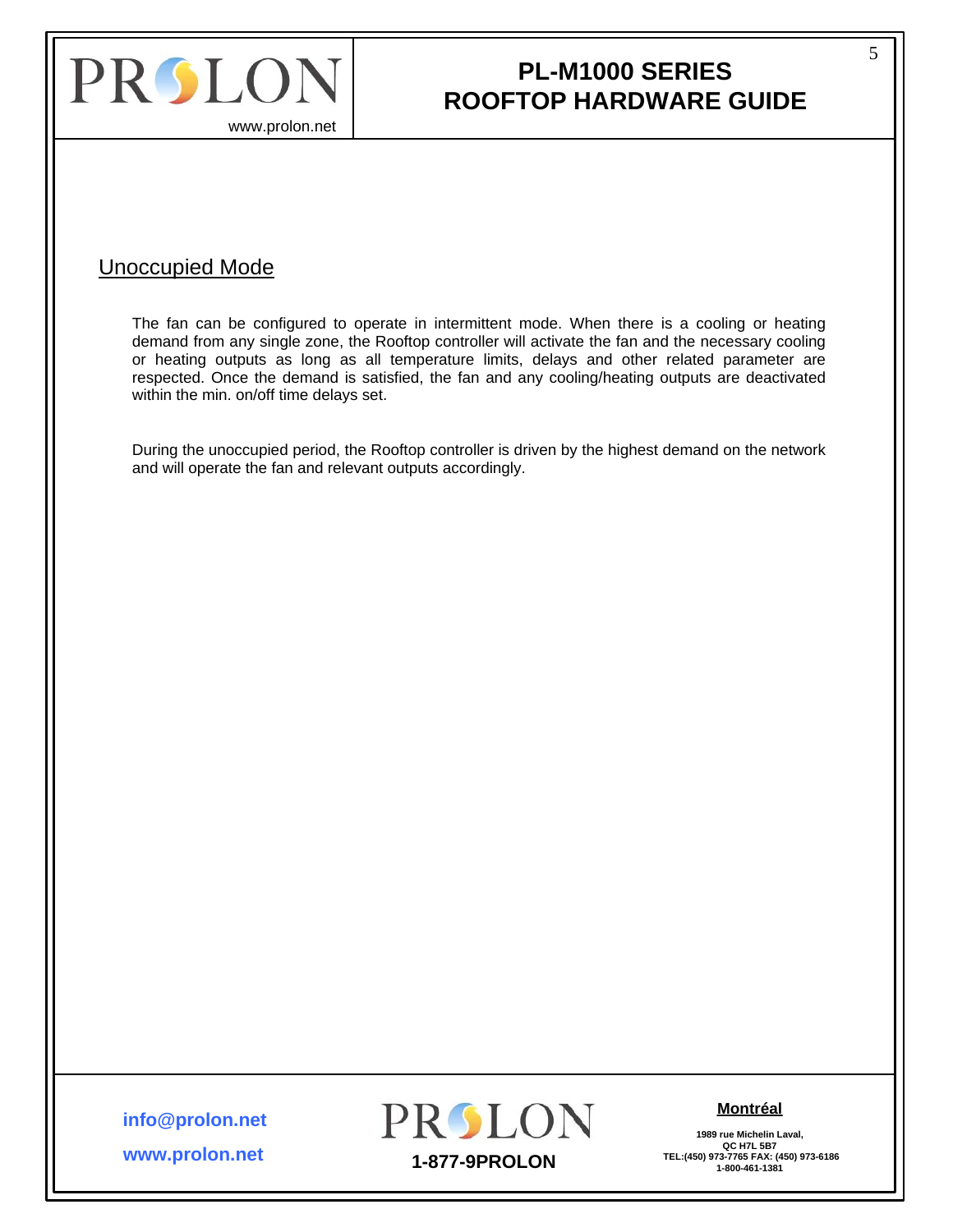<span id="page-5-0"></span>

# **COMPONENTS**

### **Component Identification**



Legend:

*A* = Addressing Dipswitch

- $B = LEDs$
- *C* = AUTO/OFF/HAND Switches
- *D* = RJ45 plugs for Interface Communication
- *E* = Master reset button
- *F* = Analog outputs
- *G* = Digital outputs
- *H* = Analog inputs
- *I* = Connectors for Network Communication
- *J* = Connectors for 24VAC

**info@prolon.net**

**www.prolon.net**

# PROLON  **TEL:(450) 973-7765 FAX: (450) 973-6186 1-877-9PROLON 1-800-461-1381**

#### **Montréal**

**1989 rue Michelin Laval, QC H7L 5B7**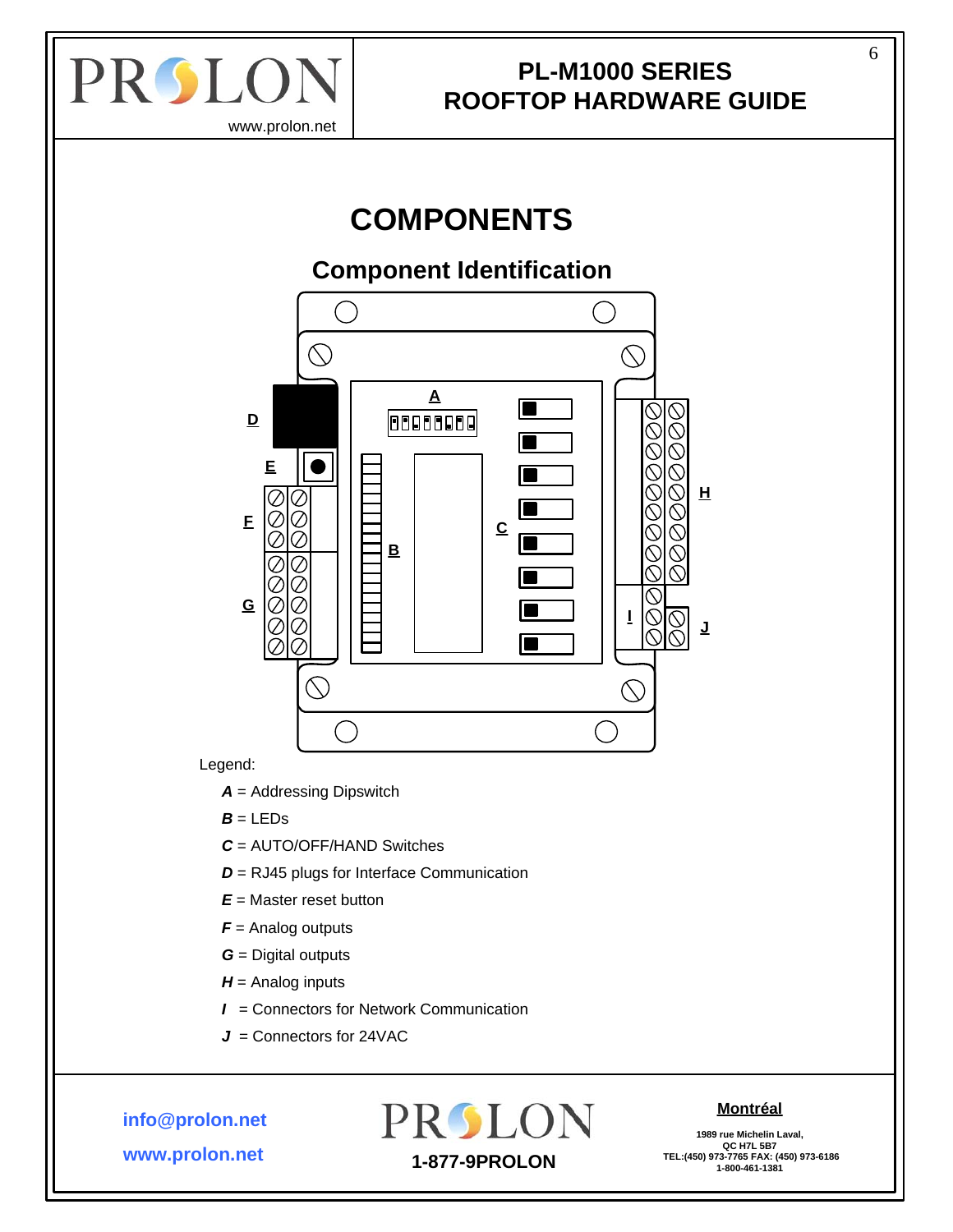<span id="page-6-0"></span>

7

www.prolon.net

## **LEDs and Switches**

The M1000 has an LED block on the front of the casing whose LEDs are linked to different functions and outputs of the controller. Each LED is individually identified to help the user make a quick visual diagnostic of the controller's activity and status.

### LED Descriptions:

5V DC HBEAT **STAT** NETREC NETSND INTREC INTSND AO3 AO2 AO1 DO5  $DO4$ DO3 DO2 D<sub>O1</sub>

- $_{24\text{VAC}}$   $\bullet$  **24 VAC**: The M1000 is receiving 24 VAC from the power source.
	- **5V DC**: The microchip and other components on the M1000 are being powered successfully by a 5V DC source derived from the 24VAC source.
	- **HBEAT:** When this LED is blinking, the microchip is active and the controller's program is running (normal). When this LED is ON and steady, the M1000 is inactive and the microchip is awaiting programming (you must use ProLon's Focus software to reprogram the microchip).
	- **STAT**: Reserved.
	- **NETREC**: Indicates reception of data from the network communication bus.
	- **NETSND**: Indicates transmission of data onto the network communication bus.
	- **INTREC**: Indicates reception of data from the interface communication bus.
	- **INTSND**: Indicates transmission of data onto the interface communication bus.
	- **AO3**: The intensity of the LED represents the voltage present on analog output 3.
	- **AO2**: The intensity of the LED represents the voltage present on analog output 2.
	- **AO1**: The intensity of the LED represents the voltage present on analog output 1.
	- **DO5**: Represents the activity of digital output 5.
	- **DO4**: Represents the activity of digital output 4.
	- **DO3**: Represents the activity of digital output 3.
	- **DO2**: Represents the activity of digital output 2.
	- **DO1**: Represents the activity of digital output 1.

### HAND/OFF/AUTO Switches

Each output on the M1000 has a dedicated switch that lets the user manually override the activity of the output. "HAND" mode (switch at rightmost position) fully activates the output (24 VAC for digital outputs, 10VDC for analog outputs). "OFF" (switch at center) deactivates the output and "AUTO" (switch at left) returns control of the output to the program in the M1000's microchip.

**info@prolon.net**



### **Montréal**

**1989 rue Michelin Laval,** QC H7L 5B7<br>TEL:(450) 973-7765 FAX: (450) 973-6186

**www.prolon.net**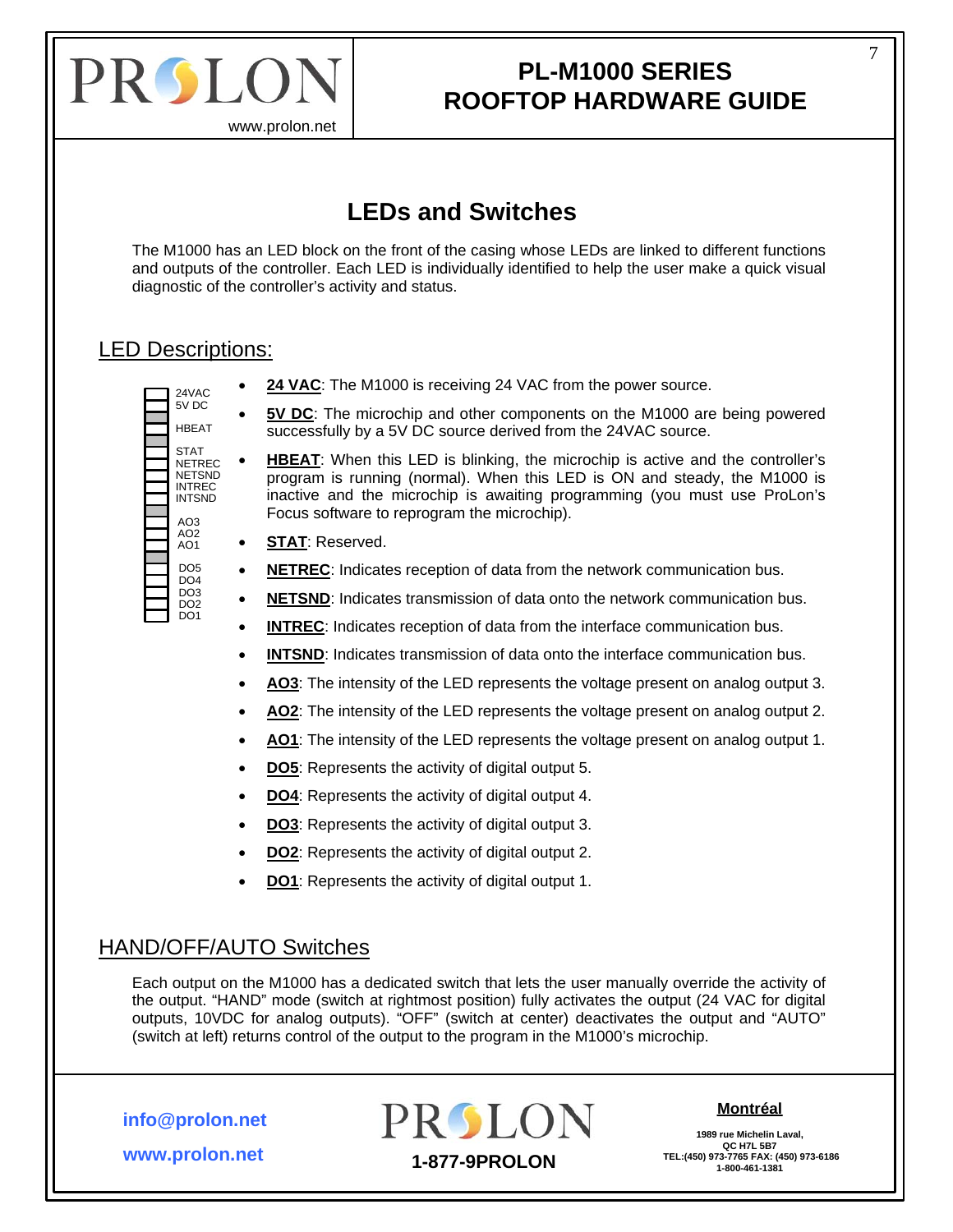<span id="page-7-0"></span>

### **PL-M1000 SERIES ROOFTOP HARDWARE GUIDE**

### **Internal Jumpers**

<span id="page-7-1"></span>The M1000 has several sets of jumpers on the lower internal board that permit the configuration of various hardware elements (see Figure 1).

**RJ45**: The RJ45 jumper lets the user select the voltage that will appear on pin #7 of the RJ45 plug. This can be used to power a device attached to the RJ45 plug, such as the PL-HNI digital interface. NOTE: If multiple M1000 controllers are connected together through the RJ45 plug, *only one* M1000 should be supplying power onto the RJ45, otherwise you will be mixing your supply sources and possibly cause damage. The jumper setups are as follows:

**INT:** These are the jumpers for the bias and terminating resistors used for the interface communication bus. See the ProLon network guide for information about bias and terminating resistors.

**www.prolon.net**

**info@prolon.net**







**NET**: These are the jumpers for the bias and terminating resistors used for the network communication bus. See the ProLon network guide for information about bias and terminating resistors.



**AI 1 - 9**: These jumpers allow the user to select the signal mode of the associated analog input.





**PROLON** 

 $\vert\text{CD} \bullet \vert$ 

#### **Montréal**

**1989 rue Michelin Laval, QC H7L 5B7 TEL:(450) 973-7765 FAX: (450) 973-6186 1-877-9PROLON 1-800-461-1381**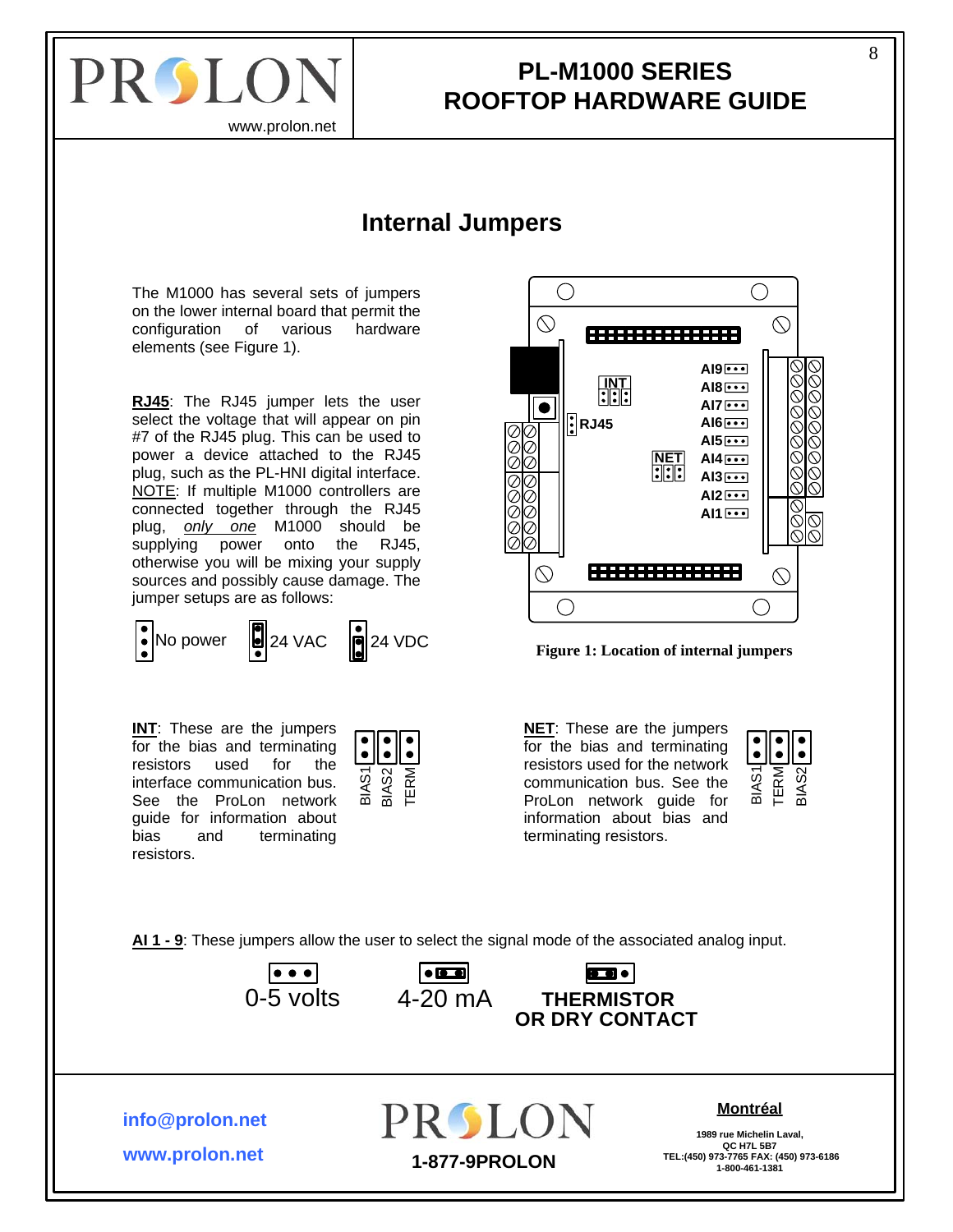<span id="page-8-0"></span>

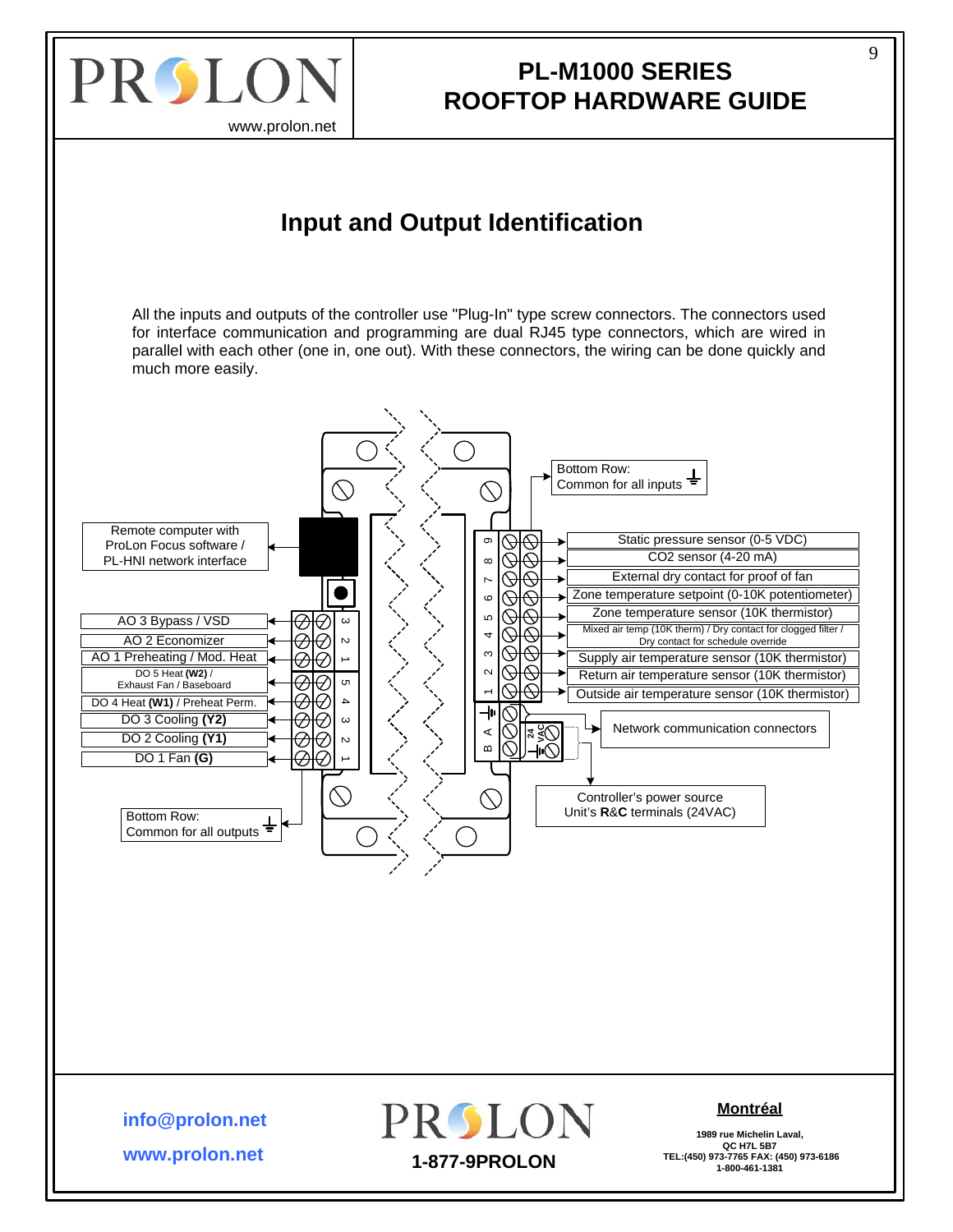<span id="page-9-0"></span>

### **PL-M1000 SERIES ROOFTOP HARDWARE GUIDE**

### **Addressing Dipswitch Configuration for Network Communication**



For proper communication, a unique address must be configured on each controller by setting the first 7 switches on the addressing dipswitch to the desired value.

 $\sqrt{\frac{1}{2} \ln \frac{1}{2}}$  ) These switches are numbered from 1 to 7 and represent a binary value from 1 to 64 (1, 2, 4, 8, 16, 32, and 64 respectively). The last switch (#8) is reserved. The value of each switch that is in the ON position is added together to form the numerical address of the

**Figure 2: Addressing Dipswitch** controller.

The example in Figure 2 shows the switches 1, 2 and 4 in the ON position. Therefore, the corresponding values are 1, 2 and 8, giving an address sum of 11.

The ProLon network allows a maximum of 127 addresses; therefore 127 controllers.

**www.prolon.net info@prolon.net**



### **Montréal**

**1989 rue Michelin Laval, QC H7L 5B7**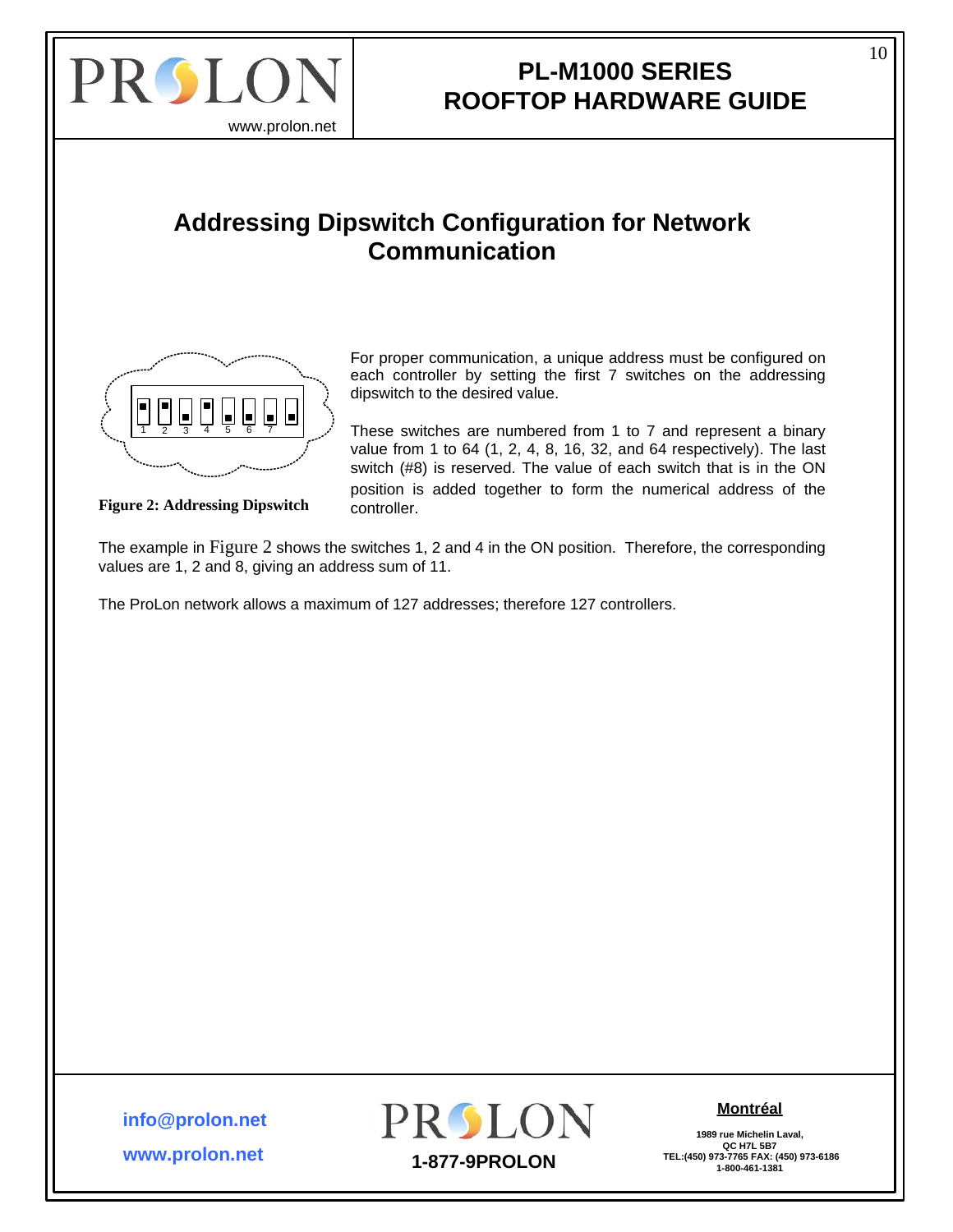<span id="page-10-0"></span>

www.prolon.net

# **INPUTS**

### **Temperature Sensors**

The M1000 Rooftop controller has four analog inputs that monitor outside air, supply air, return air and mixed air temperatures (see [Figure 3](#page-10-1)) and will integrate these readings into its control sequence. The sensors used are standard 10k type thermistors that share a single common connection. Alternatively, the supply air temperature can be retrieved from a slave that has a supply sensor and is located on the Masters network.



**Figure 3: Connecting the temperature sensors** 

<span id="page-10-1"></span>**info@prolon.net**

**www.prolon.net**



### **Montréal**

**1989 rue Michelin Laval, QC H7L 5B7**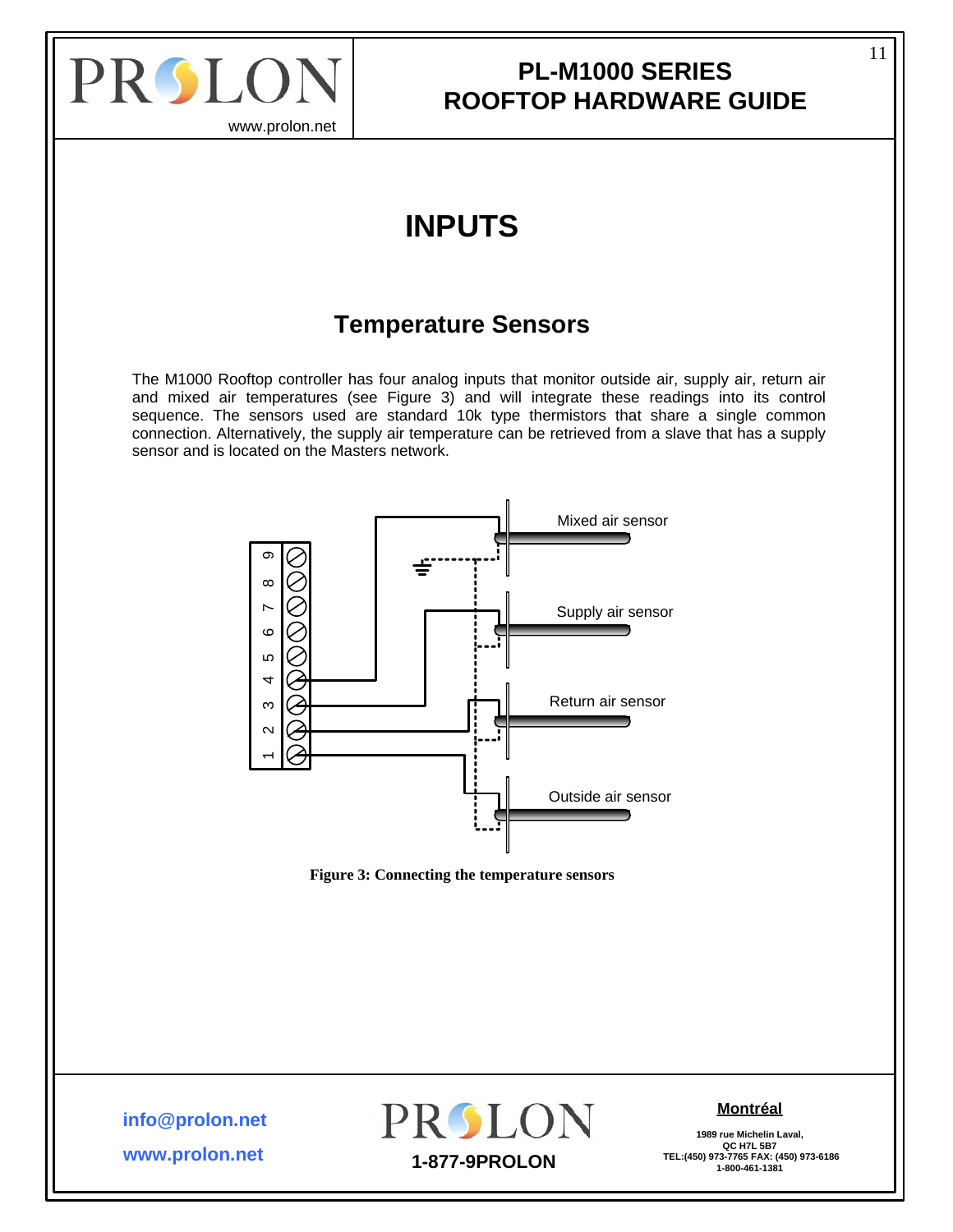<span id="page-11-0"></span>

www.prolon.net

### **Room Sensors**

The M1000 can receive the setpoint and temperature from a specific room when a PL-RSC analog thermostat is connected to it. The M1000 will then automatically integrate this information into its control sequence. The setpoint may also simply be set by software. The PL-RSC series room sensors are connected using a 3-conductor cable (see [Figure 4](#page-11-1)).



**Figure 4: Typical wiring of the PL-RSC room sensor to the controller** 

### **Proof of Fan**

<span id="page-11-1"></span>The M1000 has an analog input dedicated to the proof of fan signal. Please refer to [Figure 5](#page-11-2) to see how to correctly connect it to analog input 7. To indicate proof of fan, the contact must be closed. If no proof of fan signal is available, you must short analog input 7, or else the controller will interpret the absence of signal as a fan malfunction and no heating or cooling action will be taken.





<span id="page-11-2"></span>**info@prolon.net**

**www.prolon.net**



### **Montréal**

**1989 rue Michelin Laval, QC H7L 5B7**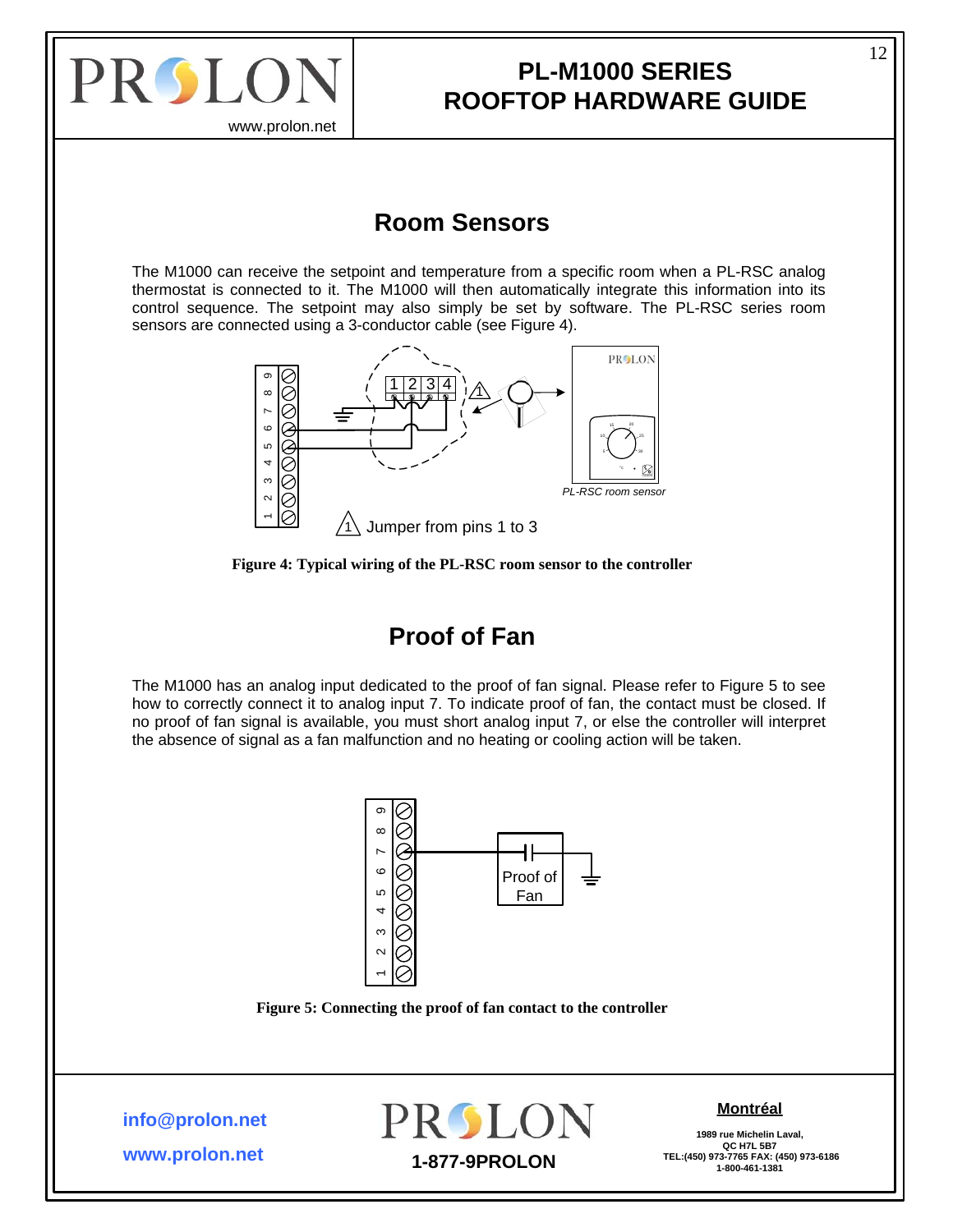<span id="page-12-0"></span>

## **PL-M1000 SERIES ROOFTOP HARDWARE GUIDE**

# **Dry Contact for Clogged Filter or Schedule Override**

Analog input 4 on the M1000 can also be configured as a dry contact input for either a clogged filter sensor or as a schedule override input. Please refer to [Figure 6](#page-12-1) to see proper connection.

- Clogged filter sensor: To indicate that the filter is clogged, the contact must be closed.
- Schedule Override: Closing the contact causes the M1000 to immediately return to occupied mode from unoccupied mode. The M1000 remains in occupied mode as long as the contact is held closed. If it was already in occupied mode, there is no change.



**Figure 6: Connecting the dry contact input to the controller** 

## **Static Pressure and CO<sub>2</sub>**

<span id="page-12-1"></span>Analog inputs 8 and 9 on the M1000 rooftop controller are dedicated to the  $CO<sub>2</sub>$  and static pressure sensors, respectively. By default, a 4-20 mA signal is expected for the  $CO<sub>2</sub>$  input and a 0-5 VDC signal is expected for the static pressure input. However, this can be modified using the internal jumpers (see p.[8](#page-7-1)). Please refer to [Figure 7](#page-12-2) for correct wiring.



**Figure 7: Connecting the CO2 and pressure sensors** 

<span id="page-12-2"></span>**info@prolon.net**

**www.prolon.net**



### **Montréal**

**1989 rue Michelin Laval,** QC H7L 5B7<br>TEL:(450) 973-7765 FAX: (450) 973-6186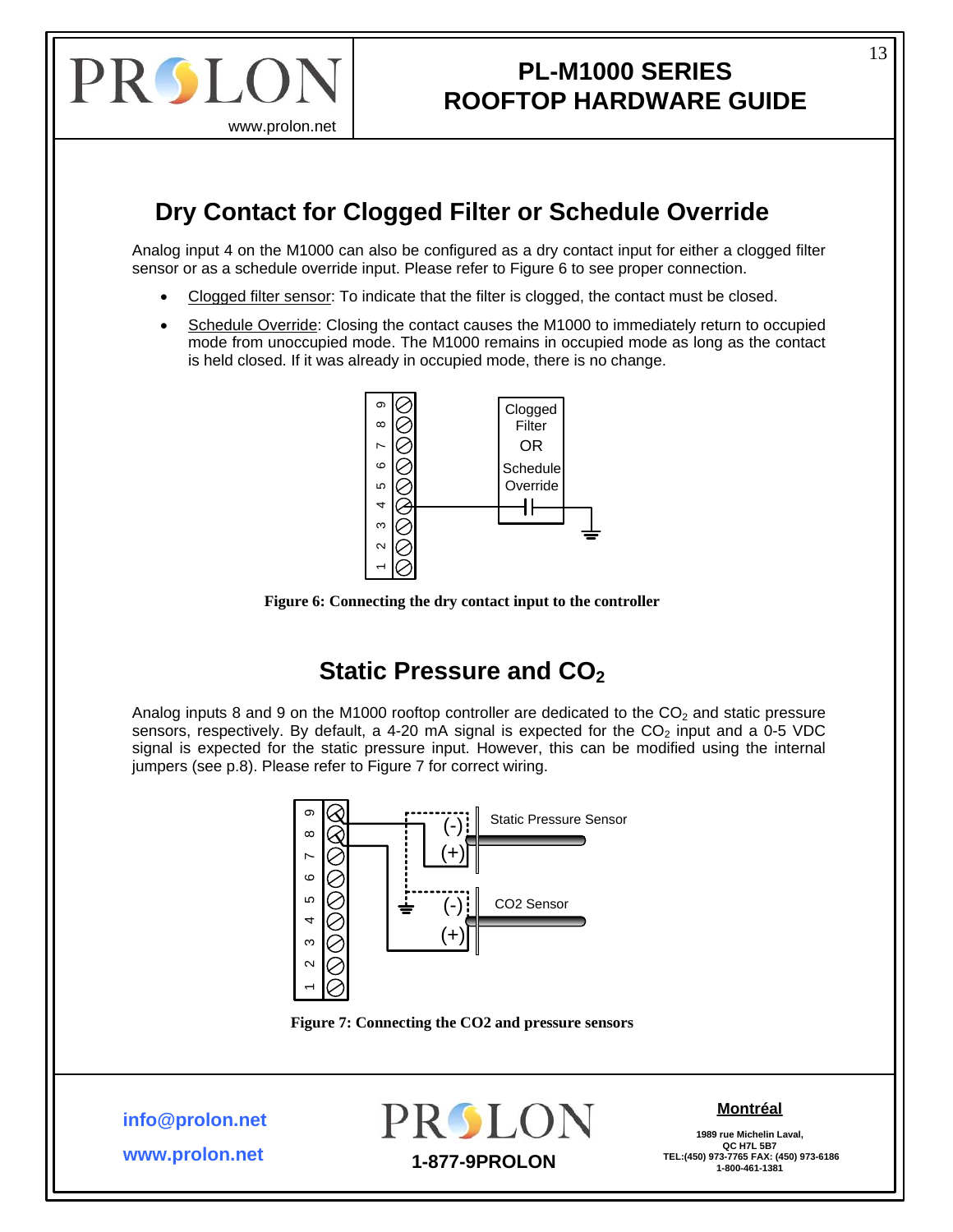<span id="page-13-0"></span>

### **PL-M1000 SERIES ROOFTOP HARDWARE GUIDE**

# **OUTPUTS**

The M1000 Rooftop controller contains 8 customizable outputs; five triac ON/OFF outputs (24VAC) and three analog outputs (0-10VDC). Output configuration is performed via the ProLon Focus software or PL-HNI digital interface.

An integrated resettable fuse protects each of the outputs of the M1000 against current surges and short circuits. This protection will cut the current to the output as soon as an overload condition is detected. The fuse is a round, yellow-coloured PTC that will change to orange and heat up on an overload condition. Once power has been removed from the M1000, the fuse will cool down and automatically reset. Fix the faulty wiring and you will be able to activate the output once again.

| <b>DO 1</b>     | Triac source 24VAC<br>Max Current: 750 mA                                                             | On-or-Off                                                                | Fan (G)                                                                   |
|-----------------|-------------------------------------------------------------------------------------------------------|--------------------------------------------------------------------------|---------------------------------------------------------------------------|
| <b>DO 2</b>     | Triac source 24VAC<br>Max Current: 750 mA                                                             | On-or-Off                                                                | Cooling (1st Stage) (Y1)                                                  |
| DO <sub>3</sub> | Triac source 24VAC<br>Max Current: 750 mA                                                             | On-or-Off                                                                | Cooling (2nd Stage) (Y2)                                                  |
| DO <sub>4</sub> | Triac source 24VAC<br>Max Current: 750 mA                                                             | On-or-Off                                                                | Heating (W1)<br><b>OR</b><br>Preheat permission                           |
| <b>DO 5</b>     | Triac source 24VAC<br>Max Current: 750 mA                                                             | On-or-Off                                                                | Heating (W2)<br><b>OR</b><br>Exhaust Fan<br><b>OR</b><br>Baseboard        |
| <b>AO1</b>      | Configurable Analog Output:<br>$-0$ to 10 VDC<br>- 2 to 10 VDC<br>$-0$ to 5 VDC<br>Max Current: 50 mA | Modulating proportional<br><b>OR</b><br>Pulsed<br><b>OR</b><br>On-or-Off | Preheating only<br><b>OR</b><br>Preheat + Heating<br><b>OR</b><br>Heating |
| <b>AO 2</b>     | Configurable Analog Output:<br>$-0$ to 10 VDC<br>$-2$ to 10 VDC<br>Max Current: 50 mA                 | Modulating proportional                                                  | Economizer                                                                |
| AO 3            | Configurable Analog Output:<br>$-0$ to 10 VDC<br>$-2$ to 10 VDC<br>Max Current: 50 mA                 | Modulating proportional                                                  | <b>Bypass</b><br><b>OR</b><br>Variable Speed Drive                        |

## **Output Specifications**

**info@prolon.net**



#### **Montréal**

**1989 rue Michelin Laval, QC H7L 5B7 TEL:(450) 973-7765 FAX: (450) 973-6186 1-877-9PROLON 1-800-461-1381** 14

**www.prolon.net**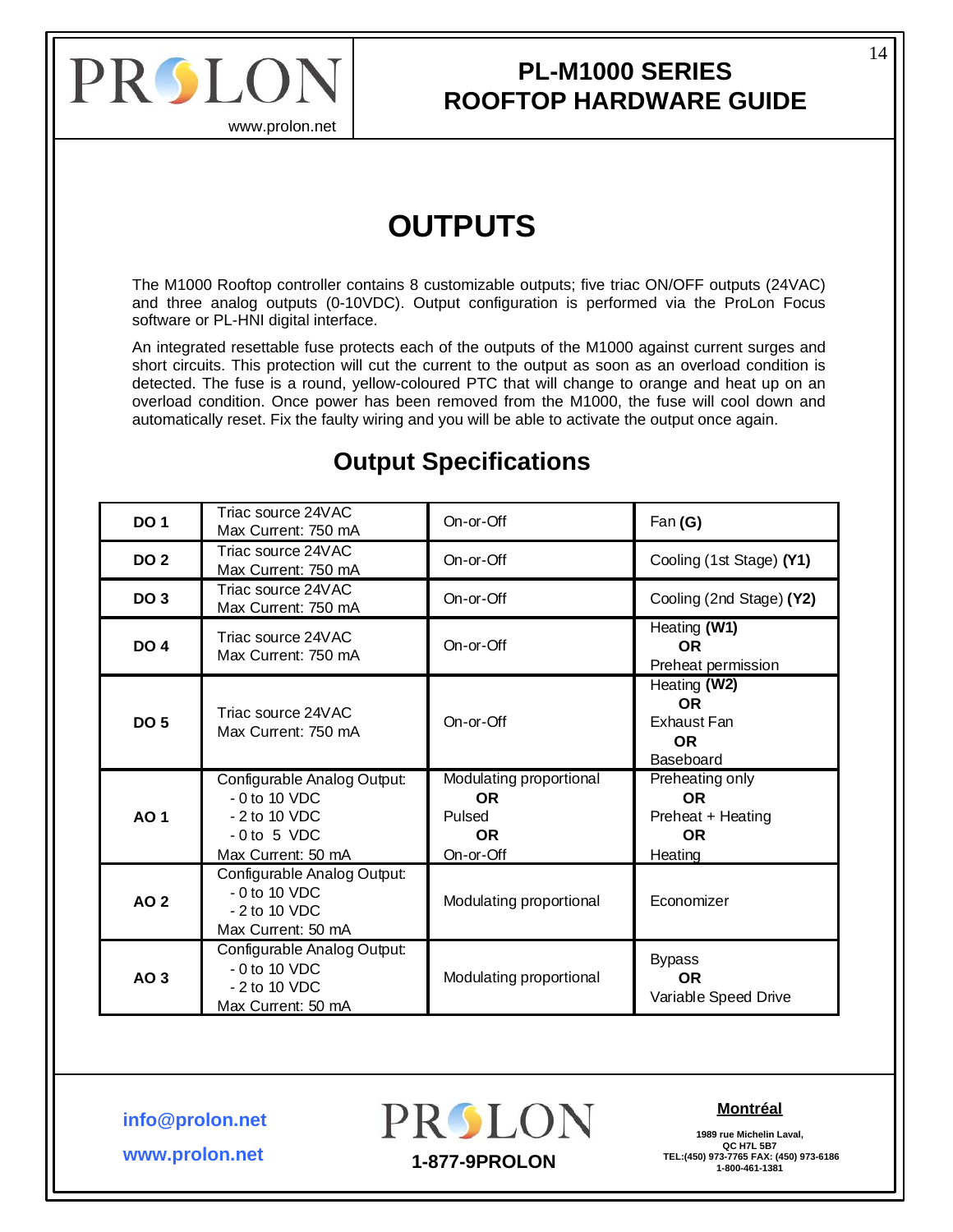<span id="page-14-0"></span>

www.prolon.net

# **Typical Connection of Triac Outputs 1 to 5**

On the M1000 Rooftop controller, all triac outputs produce a 24 VAC live voltage when activated. Note that all output voltages originate from a single voltage supply: the equipment's transformer. Consequentially, only the live side of the output connections are usually needed; these are on the top row (see figure 8). The bottom row is the common (GND).



**Figure 8: Connection of digital outputs 3 and 4** 

# **Typical Connection of Analog Outputs 1 to 3**

For all analog outputs, the common is found on the bottom row of connectors, and the active signals are found on the top row of connectors (see Figure 9). Analog outputs 1 can be configured to modulate a 0-10 VDC load, to pulse a 0 or 10 VDC triac relay or to control a 10 VDC On/Off relay. Analog outputs 2 and 3 can only modulate a DC load (0-10 VDC or 2-10 VDC).



**Figure 9: Connecting analog output 1 (external power)** 

**info@prolon.net**

**www.prolon.net**



### **Montréal**

**1989 rue Michelin Laval, QC H7L 5B7**<br>**QC H7L 5B7**<br>TEL:(450) 973-7765 FAX: (450) 973-6186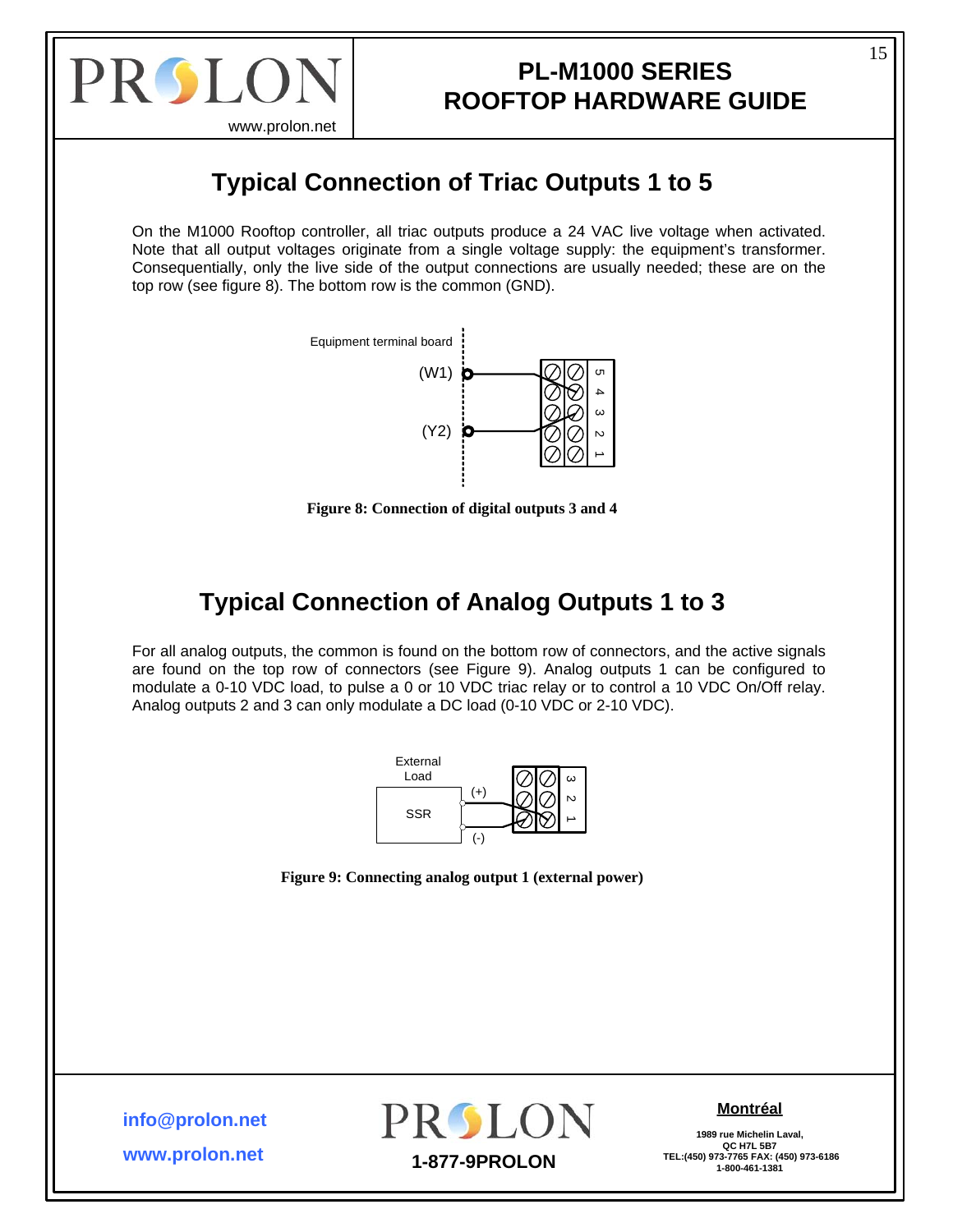<span id="page-15-0"></span>

### **PL-M1000 SERIES ROOFTOP HARDWARE GUIDE**

### **DMUX-4J Connection on Digital Output 2 for 3 or 4 Stage Cooling**

When 3 or 4 stages of cooling are required, the M1000 Rooftop controller must be equipped with a DMUX-4J. The DMUX-4J input is only connected to Digital Output 2 on the M1000 Rooftop controller. The DMUX-4J must be configured to "Sequenced Relay Control" with a 1 second pulse resolution. The "Triac Input Selection" jumper must be set to normal signal input and the "Power Type Selection" jumper must be set to AC power. The DMUX-4J outputs are then connected to the rooftop unit (see figure 10). Each of the DMUX-4J outputs have connections for "Normally Closed" and "Normally Open" operation, so use the connection that is compatible with your rooftop unit. For more information on the DMUX-4J, consult the Specification Sheet and the Installation Guide for the DMUX-4J.





**info@prolon.net**

**www.prolon.net**



#### **Montréal**

**1989 rue Michelin Laval, QC H7L 5B7 TEL:(450) 973-7765 FAX: (450) 973-6186 1-877-9PROLON 1-800-461-1381**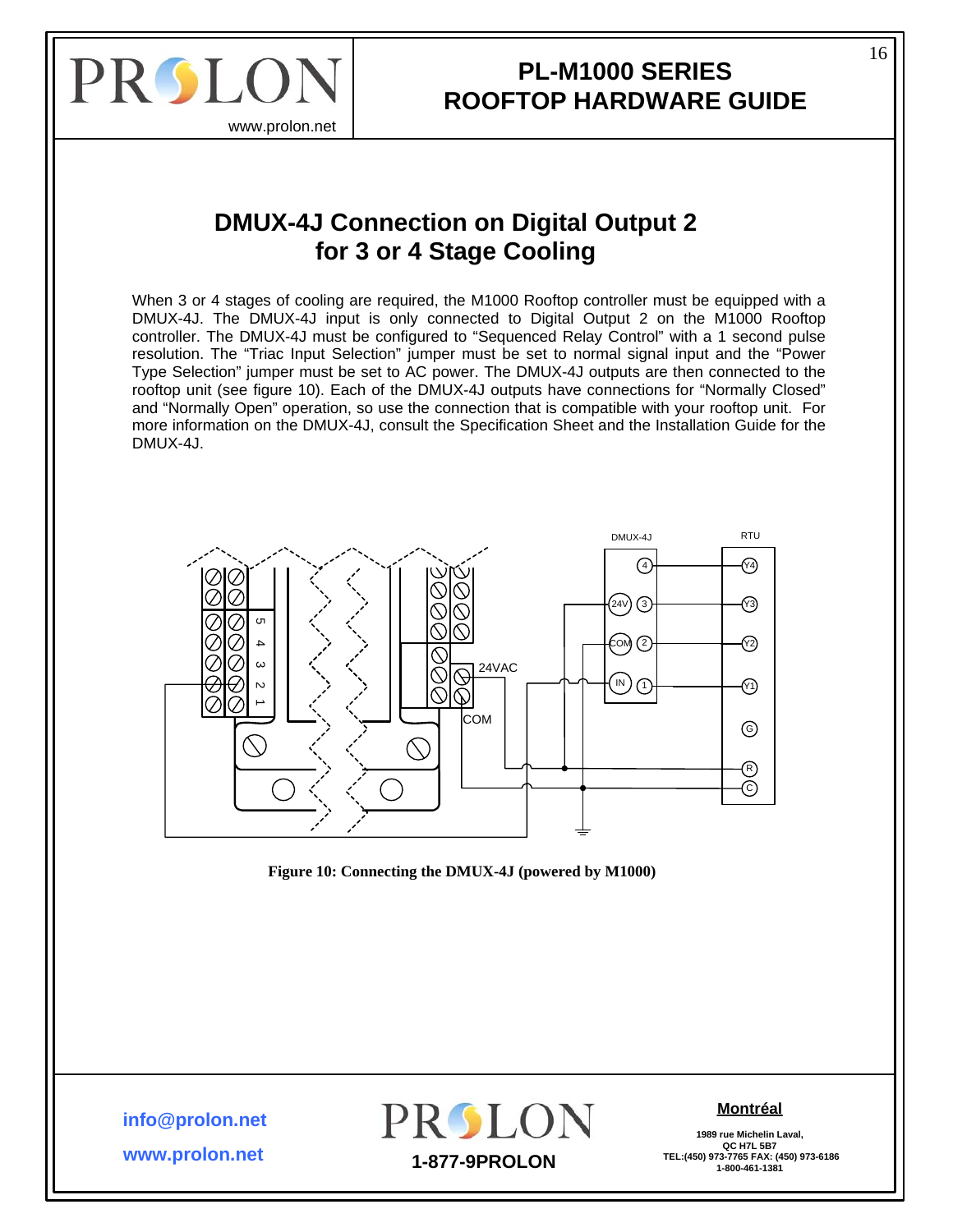<span id="page-16-0"></span>

### **PL-M1000 SERIES ROOFTOP HARDWARE GUIDE**

## **PTA2 Connection on Digital Output 2 for Analog Cooling**

When analog cooling is required, the M1000 Rooftop controller must be equipped with a PTA2 v.1. The PTA2 input is connected to Digital Output 2 on the M1000 Rooftop controller. The input pulse range must be set to 0.1-10 sec. For more information on the PTA2, consult the Specification Sheet and the Installation Guide for the PTA2.



**Figure 11: Connecting the PTA2 (powered by M1000)** 

**info@prolon.net**

**www.prolon.net**



#### **Montréal**

**1989 rue Michelin Laval, QC H7L 5B7**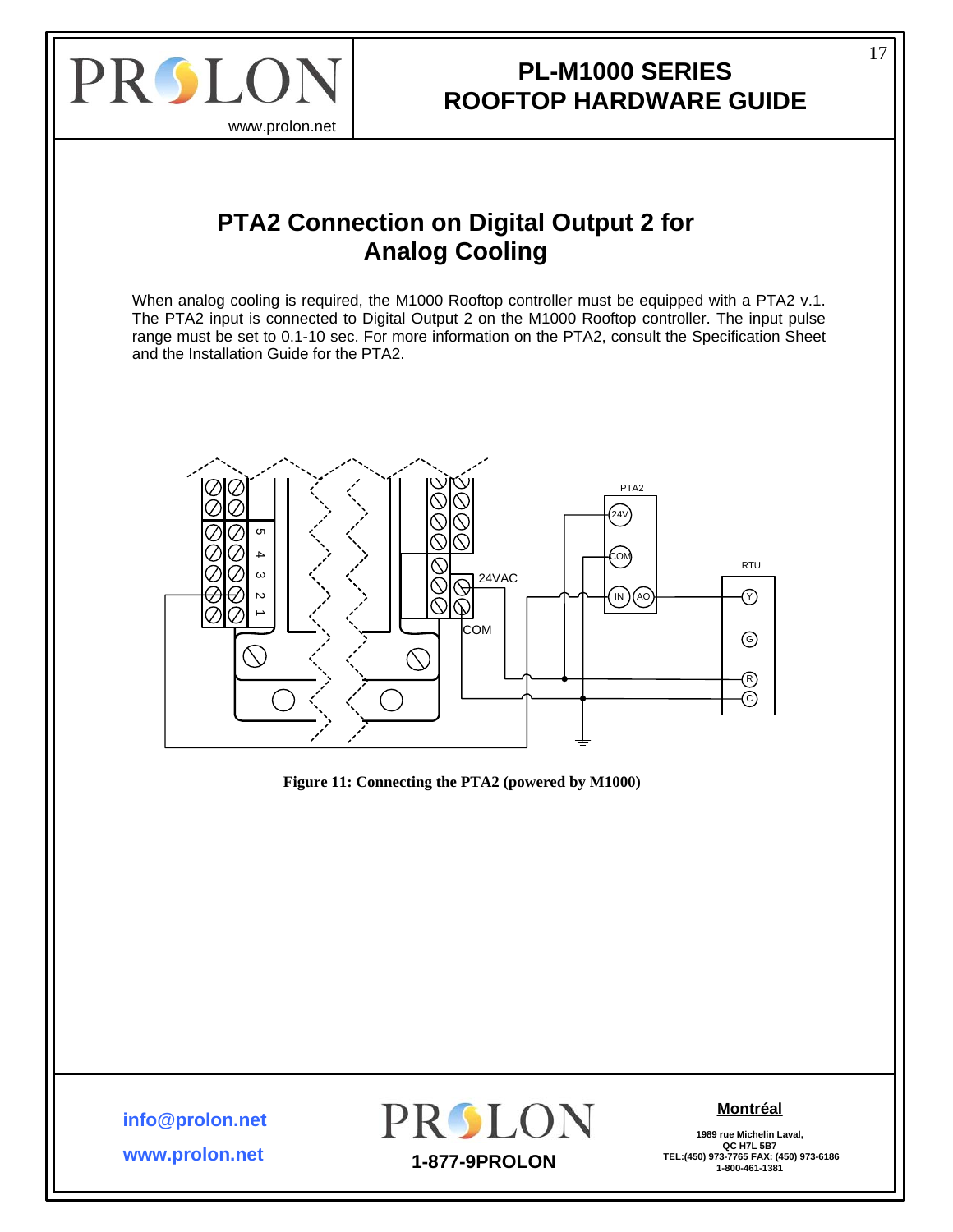<span id="page-17-0"></span>

## **PL-M1000 SERIES ROOFTOP HARDWARE GUIDE**

# **POWER SOURCE & NETWORK**

### **Power Source**

The M1000 controller is powered by the HVAC equipment's 24 VAC power supply by connecting the common (''C'' wire) to the "COM" pin and the live (''R'' wire) to the "24 VAC" pin (see [Figure 12\)](#page-17-1). The common for all inputs and outputs is the same as the power source's common. All output power sources also originate from the HVAC equipment's power source.





## **Network Communication**

<span id="page-17-1"></span>The ProLon M1000 Rooftop controller is designed to work with the VC1000 zone slaves. When they are networked, the Master and slaves all communicate in real-time. The network connections are made using the network pins located on the M1000 controller (see [Figure 13](#page-17-2)).



**Figure 13: Connecting to the network** 

<span id="page-17-2"></span>**info@prolon.net**

**www.prolon.net**



### **Montréal**

**1989 rue Michelin Laval, QC H7L 5B7**